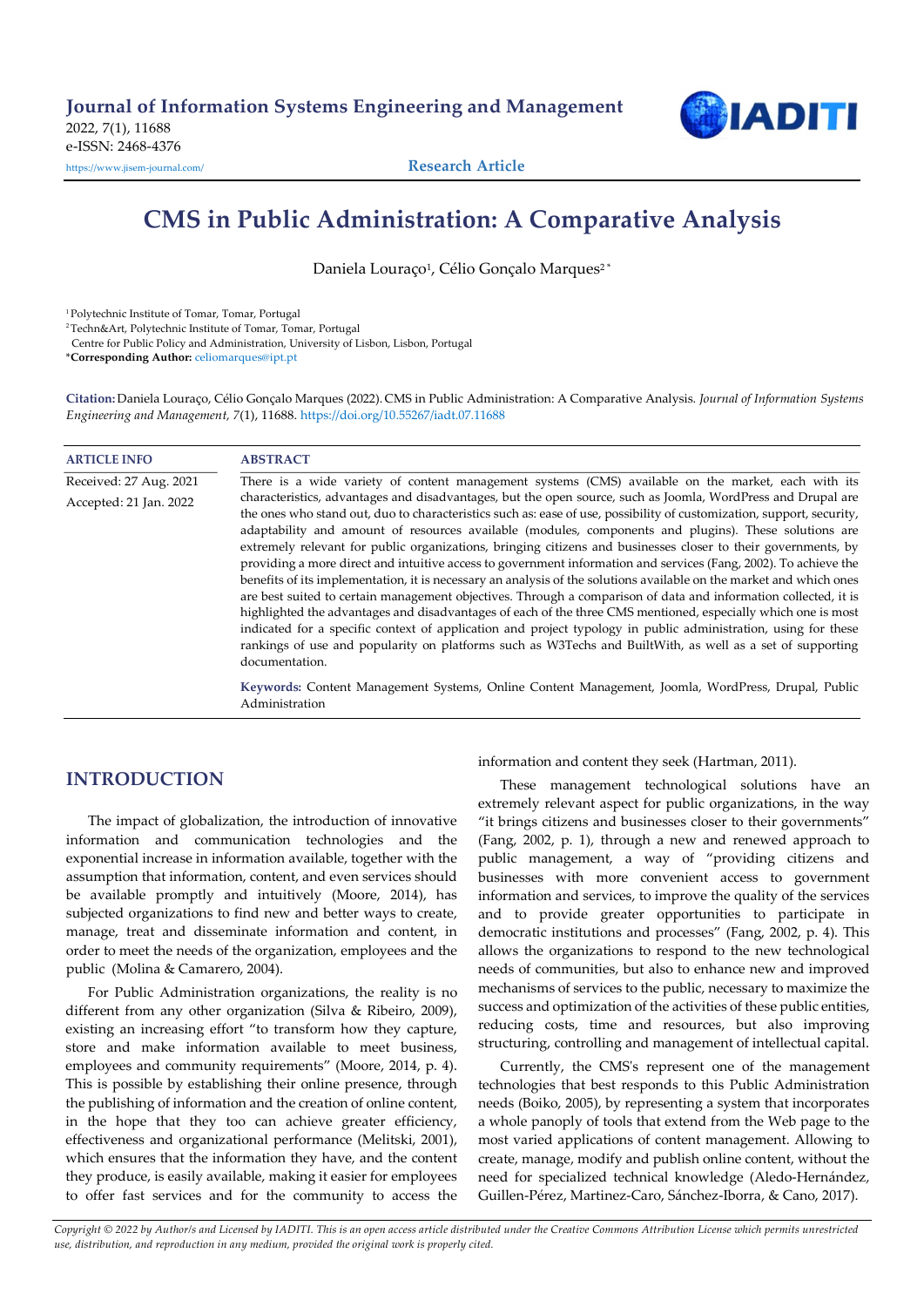However, a CMS can do much more than that, according to Boiko (2005, p.79) it can cover "whatever part of your content creation and organization system you want it to", through the most varied tools. The latter were listed by Rockley and Cooper (2003, p. 301) in his work "Managing Enterprise Content: A Unified Content Strategy":

"predefined content repository model; support for content relationships; built-in reports […]; simplified creation of metadata; pre-configured system triggers […]; version control; access control (security); integration with authoring tool(s); workflow".

All these tools can later be adapted to the needs of an organization in a combination "of clearly defined roles, formal processes, and a supporting systems architecture used by companies to produce, collaborate on, monitor, and publish" (Heckman & Glantz, 2003, p. 667) of various types of information and content – documents, files, data, etc. – in a process that combines the collection of data, information and content with a defined and well-organized structure.

Therefore, despite the use and strength of CMS's currently being in the creation and management of Web content (WCMS), it goes far beyond this, presenting itself as a dynamic and versatile system, which can be expanded, through "new features and functions as and when your requirement changes unlike static and HTML site" (Patel, Rathod, & Prajapati, 2011, p. 39), covering and combining in a single system other tools to manage the most varied types of content, namely: document management systems (DMS); component content management systems (CCMS); digital asset management systems (DAM); records management systems (RM); portals; e-mail management; workflow management; and the management of more specific processes within the organization.

Ultimately, it is the needs and objectives of the public organization, its employees and target audience that define which management components to use and which CMS best suits its reality and intended structure.

To this end, this paper initially will provide an overview of the content management systems on public organization, with a concrete contextualization of the typologies of content management systems available and an analysis of the three most used CMS on the market. With this contextualization, will be implemented an analysis and comparison of data and information, to identify which CMS solutions are most suitable for a specific organization and/or project typology, completed with a case study of these CMS in a public organization, the Comunidade Intermunicipal da Lezíria do Tejo (CIMLT), to understand their advantages and disadvantages, but most of all, their contributions to the public administrations and to an egovernance strategy.

# CONTEXTUALIZATION

#### Content management systems on public organizations

With the challenge of obtaining a greater presence in the digital world and greater aggregation of processes and content by public organizations, the term e-government or electronic government emerges, which represents a strategy for the use of information technologies in Public Administration, at national, regional and local levels, by improving the quality of services that governments provide to citizens and businesses (Falcão, Monteiro, & Marques, 2014).

It represents a redefinition of the concept of information management, at the Public Administration level, in the way services are provided and information is disseminated (Svärd, 2017), based on the use of information and communication technologies, previously only available in person, which promote the effectiveness, efficiency, quantity and quality of the information made available, with a substantial cost reduction (Falcão, Monteiro, & Marques, 2014), as well as new and improved mechanisms of interaction with citizens (Campos & Marques, 2006).

However, the goal of e-government is not only to transform traditional information into online information, by making it accessible via the Internet and/or Intranets, or by making available public administrative processes in electronic platform (Campos & Marques, 2006). It is also a way to reach a certain level of compliance and involvement by the entire public organization, which implies carrying out an introspection on the objectives and strategy of the company itself in its institutional context and surrounding environment, taking into account the external needs of search, consultation and use (Silva & Ribeiro, 2009).

Therefore, current solutions that respond to new egovernment strategies, go through a more broad and proactive approach to all the information inherent to the organization, integrating structured content (financial data, company information and documents) and unstructured content ( the largest portion within an organization, which may be in the form of e-mails, audio files, videos or images), having a more holistic content management strategy (Moore, 2014; Balasubramanian, Venkataramanan, & Durbha, 2017), where all the information and content generated, must be interconnected with the various elements of the organization (Palmisano & Rosini, 2003).

To achieve this interconnection, there must be a focus on technologies that integrate the Internet and Intranets, contributing to a centralized, systematized and structured management of information, content, activities and processes (Molina & Camarero, 2004). However, since we are discussing public organizations, these technologies must respect certain legislative and legal requirements inherent to the sharing of information and content, especially with regards to their access and security.

According to Boiko (2005), the technologies that currently best respond to this reality are those aimed at content management, which allow the assemble and management of structured and unstructured content, by centralizing all, or a large part of, the organization's intellectual property and its processes and services, in a single online networked system "that citizens can use to access, create, disseminate, and use digital information" (Svärd, 2017, p. 4).

Specifically in Public Administration, content management promotes a substantial increase in flexibility through remote and updated network access, as well as more selective control "of which metadata is to be used in order to steer information rightly, rules that regulate access, search possibilities, and the integration of different information systems" (Svärd, 2017, p. 5). These conditions, make content management technologies the right solution to improve the efficiency and effectiveness of services provided by public entities, but also their responsibility and transparency towards communities, through a search and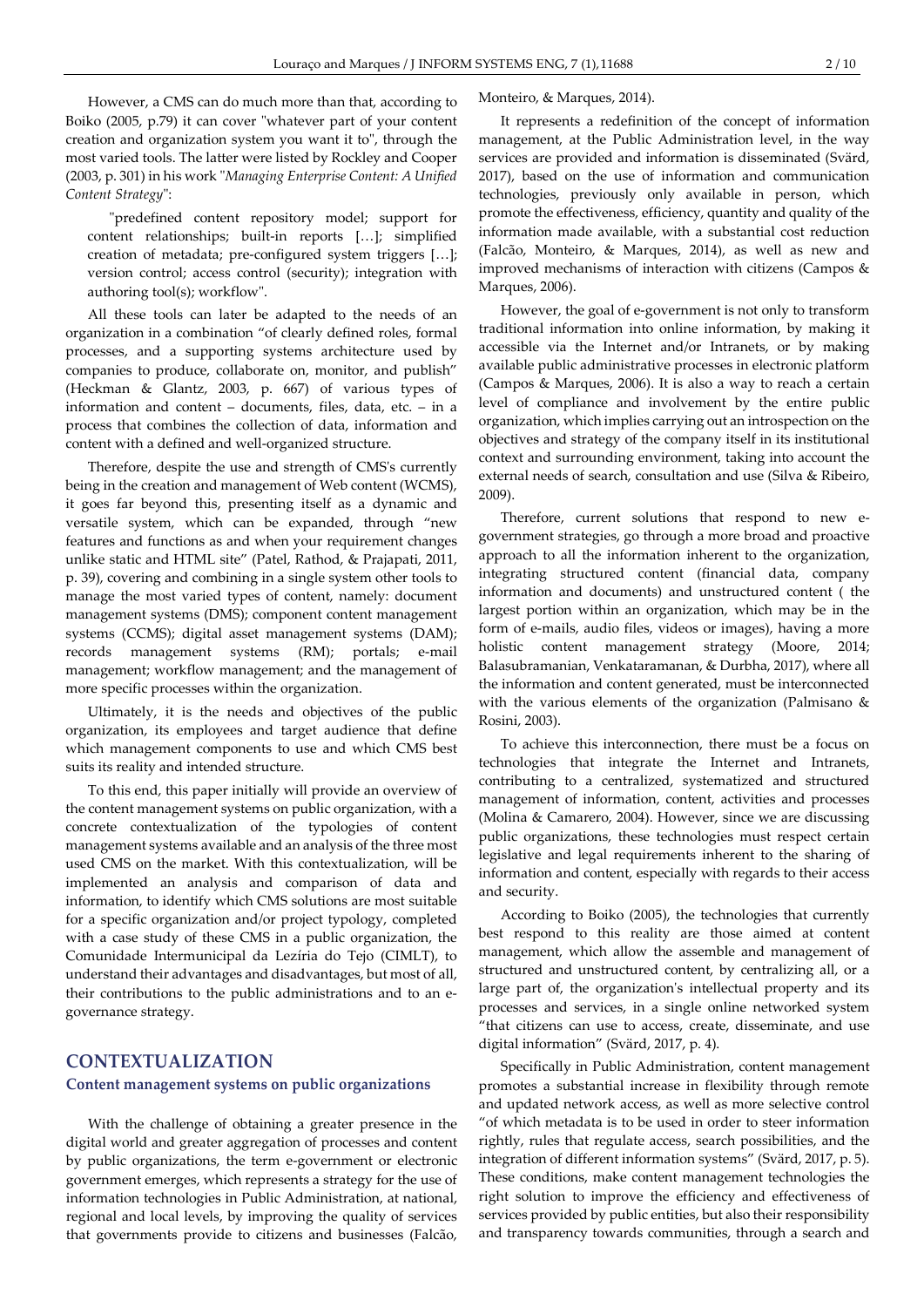usability of information and content, either by employees or by citizens, in a dynamic, safe, updated and direct way (Boiko, 2005).

Considering the variety of content management systems that exist, any public organization can now obtain the benefits of a content management, but also select the options(s) that best suits their needs and objectives. That said, the best way to obtain a CMS that adapts to all, or most, of the needs of the organization, is to identify those needs right from the start and whether they can or should be integrated. Thus, a market survey must be carried out to understand which type of CMS best suits the organization and which responds best to these needs.

For example, many organizations identify early on that they need a system that integrates document management (DMS), digital asset management (DAM) and Web content management (WCMS) components, but perhaps these needs can also be met with just a component content management system (CCMS) and a WCMS (Rockley & Cooper, 2003), the first as a mechanism for managing data, information and original content and, the second, for editing, reviewing and publishing online content.

Essentially, it is crucial to find a way to treat "web content as a channel only" (Rockley & Cooper, 2003, p. 301), and use other components to manage more specific information, always bearing in mind that the selection of the appropriate CMS falls mostly on the "information needs and the needs of the people managing such information" (Pullman & Baotung, 2017, p. 9) and that there are no systems that fully integrate an organization because, like Byrne (2005, p.13) said "content anywhere, anytime, any format remains highly utopian".

#### Typologies of content management systems

In the matter of choosing the CMS that best suits the organization and its objectives, there are probably several options available that suit the needs of an organization or a specific project, perhaps the great initial doubt, is whether one should choose a Commercial CMS (paid), an Open Source CMS (free) or a Custom CMS, three of the large groups of CMS in the market (Keßler & Alpar, 2009).

When looking closer to them, each type of CMS has its advantages and disadvantages, the feature that distinguishes them primarily and conditions or favors them, is its code, which directly influences three features: cost, customization and support (Patel, Rathod, & Patel, 2010).

In Commercial CMS, the code is developed and reserved for the company that creates it, being the final goal to sale, having a large monetary investment to obtain greater customization and support (Barker, 2016). In Open Source CMS, the costs is low, since the code is freely available to everyone and developed by a community of programmers, mostly volunteers and, because of that, the customization or support are limited to this community (Barker, 2016). In Custom CMS, the cost is variable, depending on the objectives of the organization, because there is the resort to outsourcing services and/or the use of company internal resources, to develop a customizable alternative, created through a preexisting free solution and adapted to the needs and objectives of the organization that hires the service (Keßler & Alpar, 2009).

In this context, Commercial CMS are the most complex

solutions with the highest internal investment in the short and long term, monetarily, in personalization and in maintenance, but have the following advantages (Shah, 2012): [1] greater level of flexibility of editing both the front-end and the backend of the CMS, because they are created from scratch with specific rules and desired structure; [2] technical assistance and initial training for those who will interact with the platform, with greater integration and understanding by all stakeholders regarding the functionality of the CMS; [3] a high level of security regarding the code, which is not visible or available abroad and; [4] a control "over the entire environment and most modules that are created for it, so it creates a more user friendly and secure end product" (Shah, 2012, p. 8). The only disadvantages are in the costs associated with these solutions, namely with the purchase of the commercial license of the CMS, by itself quite high, and gets substantially higher with the costs associated with customization, integration and maintenance (Barker, 2016).

In the case of Open Source CMS, as the name implies, they have an open and free code source, with "well tested, feature rich, and a large volume of contributed code and modules" (Barker, 2016, p. 20). Therefore, its great advantages are the low cost, personalization and usability level, by allowing the use, editing and adapting of the code as desired, and there is no "cost for the software, and anyone can download and install them on a Web server without cost" (Shah, 2012, p. 7). But it is important to note that, even though the CMS is free, there will always be costs associated, namely those of the purchase of the domain/Web hosting and the installation of the software (Barker, 2016). However, being created, distributed and maintained by a community of programmers, who directly influence the quality, assistance and safety of the same, they have as disadvantages a certain level of uncertainty and insecurity in its use (Shah, 2012) and, as a result, there is usually no guarantee or assistance in the stability and safety of the CMS (Keßler & Alpar, 2009).

The Custom CMS's are a more versatile solution, situated between a Commercial CMS and an Open Source CMS, by representing a solution adapted and customizable to the needs and objectives of a given organization, whether in the short or long term (Keßler & Alpar, 2009). These have their genesis on the Open Source CMS so, thanks to the open source code, they have as advantage the customization and, thanks to the outsourcing, greater support and assistance. However, "there is not much research on the customization [...] so companies do not have any good guidelines to follow" (Keßler & Alpar, 2009, p. 130). Therefore, its major disadvantages are the same as the ones from an Open Source CMS and a Commercial CMS, the uncertainty in their use and additional costs in customization, integration and maintenance, namely, "in a significant amount of resources to design, built, and maintain compared to an off-the-shelf solution" (Townsend, Riz, & Schaffer, 2004, p. 281), which results in "project costs difficult to estimate, and project management becomes an art rather than a repeatable process" (Keßler & Alpar, 2009, p. 130).

Looking at the three types of software and taking into account the current conjuncture of constant sharing and renewal of information and content, as well as the speed with which the software evolves, the creation of a CMS from scratch can represent a long-term problem, obsolescence, because it was designed taking into account a conjuncture and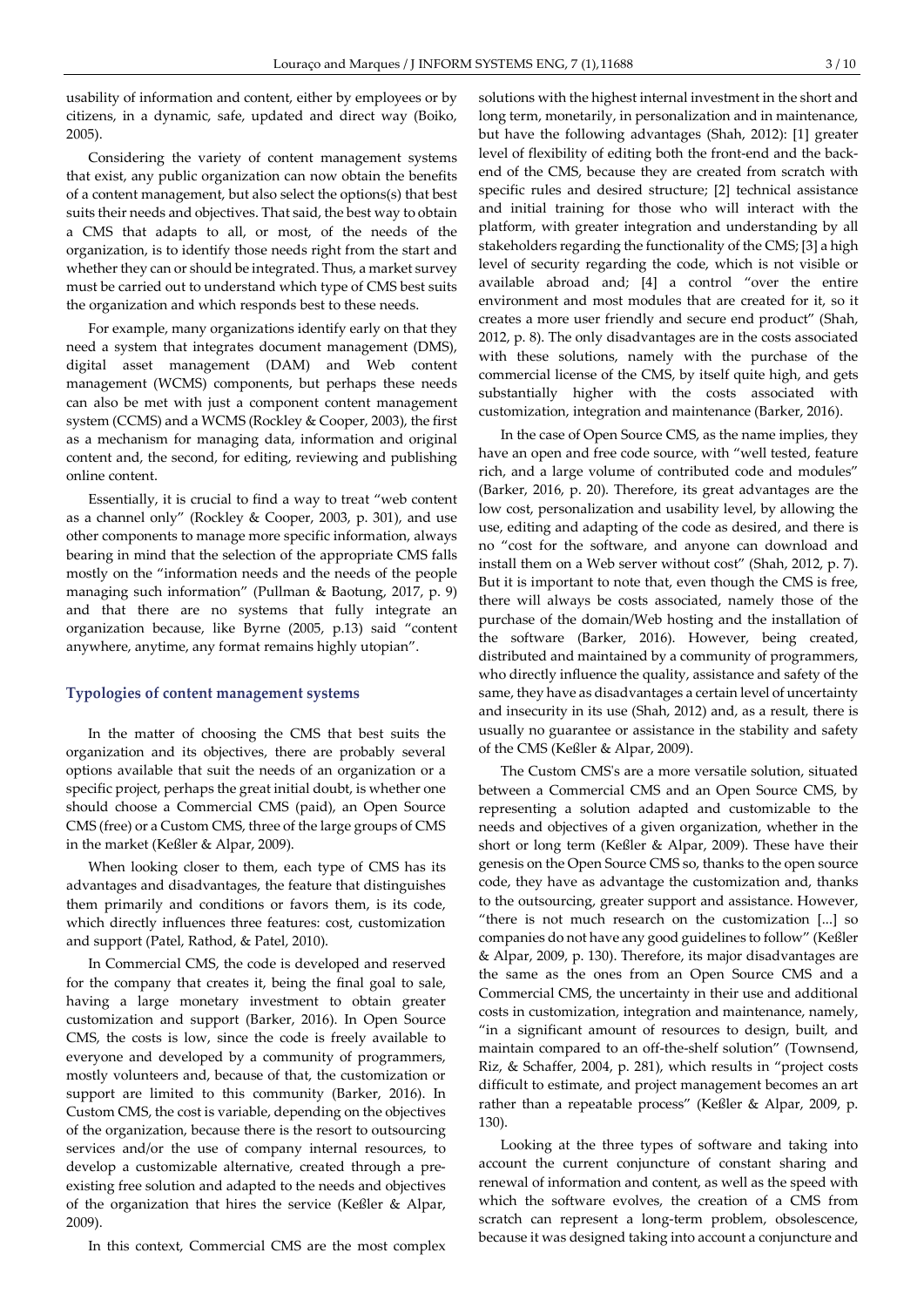needs of the organization at a given time and, any update or upgrade, implies high costs to change the code (Barker, 2016). On the contrary, free CMS's and created based on these, have regular free updates, and some "mature and well-used enough to compete against any commercial offering" (Barker, 2016, p. 40), which with some maintenance, can be kept up to date in a more flexible and monetarily accessible way.

Given this reality, there are already many companies that prefer the use of more flexible, customizable, and versatile solutions:

"adaptable to dynamic changes of the modern business environment, they need more control over their software costs, security and trust [...] they need to be independently of individual software vendors" (Lazarica & Dediu, 2013, p. 75).

Because of this, Open Source CMS's and Custom CMS's are currently the most usual choice by organizations, and there are perhaps "more open source options available in CMS's than in any other genre of software" (Barker, 2016, p. 36).

#### Top free content management systems on the market

Currently, there is a large spectrum of CMS's available on the market, but the recurring choice falls on three main CMS's: Joomla, WordPress and Drupal. These are part of the Open Source CMS's, with free open source code, available for any user, where all tools are developed and supported by a developer community (Bonfield & Quinn, 2007).

#### Joomla

Joomla is one of the most intuitive and versatile CMS's on the market, currently used by international and national organizations such as Harvard University, IKEA, Lipton, Danone, Porsche, Peugeot, APAV, Portuguese Institute of Blood and Transplantation, Camões Institute, Caritas, National Library of Portugal and the Diplomatic Portal.

It was designed for both the most basic of users (Marriott & Waring, 2011), as well as the more experienced ones, to create and design relatively fast a "highly interactive multilanguage websites, online communities, blogs, and ecommerce applications" (Harwani, 2009, p. 3).

By being characterized as a CMS, it is a software based on a Web server that controls all the content of the website through a database, being managed online through the administration tool (back-end), within which there are several modules, components and plugins "for adding features to your websites, such as main menus, polls, popular items, search, RSS feeds, and so on" (Harwani, 2009, p. 3), which are subsequently presented on the final Web platform (front-end), visually and structurally designed based on a template.

A CMS like Joomla has several features, but it is simple and intuitive structure, together with a short learning curve, are the main reasons that justify its success to this day, in addition to the large repository "of free extensions available, [and] frequent updates both to add new features and to improve security and stability, and a big support community" (Vliet, 2007, p. 19) which, as a whole, are advantages that can supplant the choice by other CMS on the market or by paid and created versions from scratch.

## Drupal

Drupal, like Joomla, is one of the most widely used free CMS's on the market, being used by large international and national organizations such as Cambridge University, Tesla, NASA, Lifetime Television, Al Jazeera, ANA Airports of Portugal, Sporting Clube de Portugal and Sumol+Compal (Byron, Berry, & Bondt, 2012) (Drupal, 2020) but, unlike the latter, Drupal presents a larger learning curve, because it "requires a significant effort to fully understand it, due to its complexity and difficulty of customization" (Baptista, 2014, p. 24) being, therefore, directed to more experienced users and looking for a higher level of customization.

The operational system of Drupal, is based on a Web server, a database and PHP programming language, the latter, allowing to add "several subsystems, such as user session handling and authentication, security filtering, and template" (Byron, Berry, & Bondt, 2012, p. 8) rendering.

Despite the complexity of the system, it is easily edited and managed online through the administration tool, where it is possible to install and uninstall several modules, many of them free, which allow "expand the functionalities of the site, [...] such as form, language, security, and more modules" (Baptista, 2014, p. 25), subsequently presented on the website, which is based on a theme.

It has an extremely organized content management structure, with a level of complexity above other CMS, but with a flexible edition, with numerous free modules, that uplift its management capabilities and, not mentioning, its high level of customization, although this implies a level of knowledge in Web languages above average. However, in terms of back-end management, presents a "confusing management area, as well as its difficult-to-understand terminology" (Ferreira & Glanzmann, 2011, p. 195), which makes tasks like adding a theme, long-time consuming.

As a whole, these characteristics explain the use of Drupal by large organizations, which have more specialized resources in the area and more specific and complex management objectives, aiming to obtain a unique platform, tailored to their needs/requirements (Baptista, 2014).

#### WordPress

WordPress, despite generating controversy as to its definition as a CMS, for not presenting in its programming structure a management and administration of content such as Joomla or Drupal (Shah, 2012, p. 10), deserves consideration for its evolution as a software, by moving from a blog manager to a more versatile platform (Patel, Rathod, & Patel, 2010), but above all by the percentage of 63% of users it currently has (W3Techs, 2020), which includes organizations such as The New Yorker, BBC America, Sony Music, The Walt Disney Company, Mercedes-Benz, Harvard Gazette, National Health Service, INEM and TVI.

Like Joomla, WordPress is based on a server that controls all the content of the website through a database, and the management of its content is carried out online through the administration tool (back-end). In terms of functionality, plugins, represent the main elements of the system, by adding additional functionalities (Iqbal, Noman, Talpu, Manzoor, &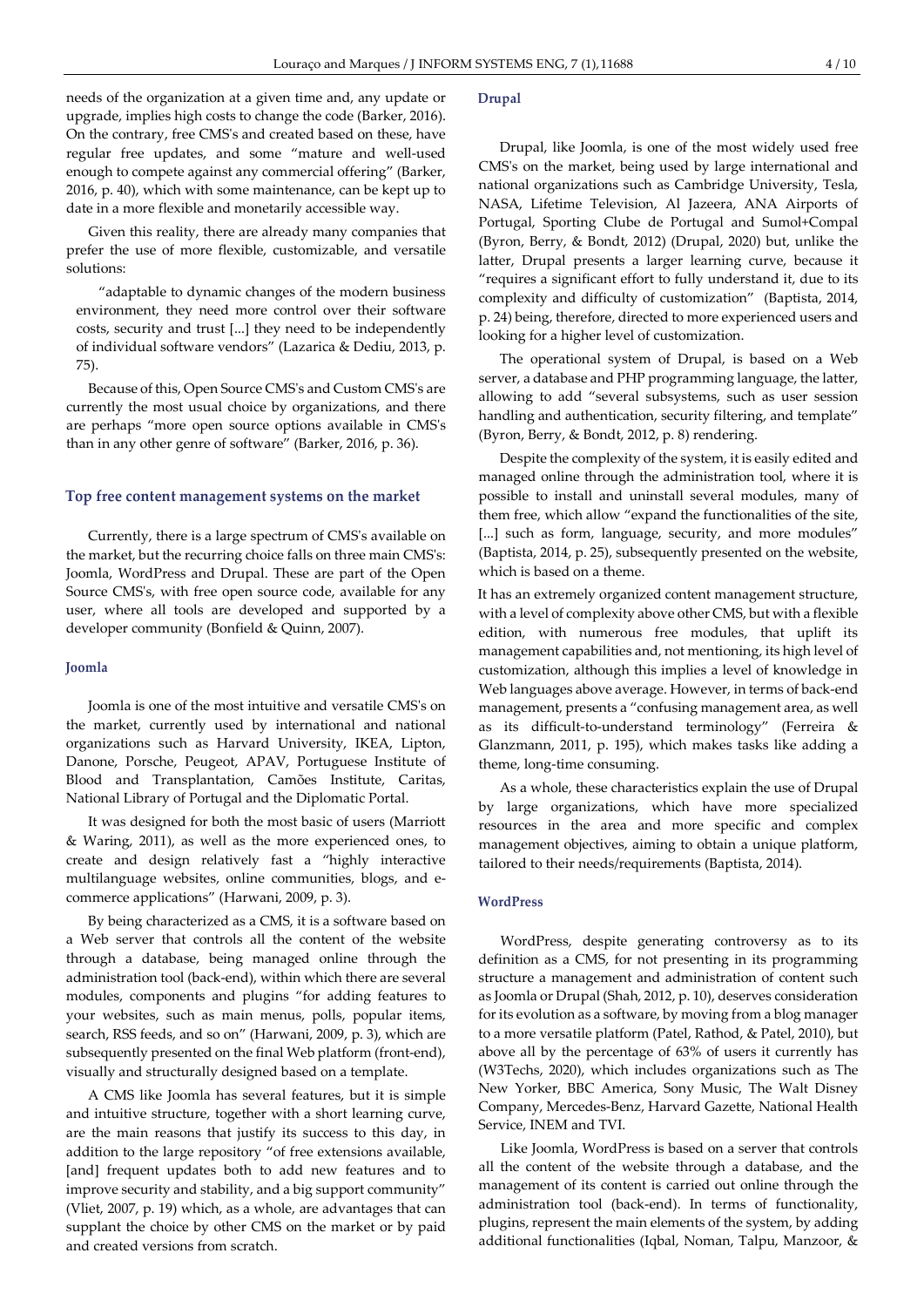Abid, 2020) and allowing to control "every aspect of web site regarding the creation, organization and search engine optimization" (Patel, Rathod, & Patel, 2010, p. 183).

Due to its short learning curve, structure and simple and intuitive interface, WordPress is one of the most used CMS, being the choice of "professionals, enthusiasts, hobbyists [and] people who have never had a website and don't know where to start" (Iqbal, Noman, Talpu, Manzoor, & Abid, 2020, p. 1217). In addition, it is a CMS with a more aesthetic focus, having free templates of various genres and a large range of purposes, which are enhanced by the wide variety of free plugins available, all this "without needing to know any PHP or any form of HTML code" (Patel, Rathod, & Patel, 2010, p. 27).

## METHODOLOGY

This research aims to analyze the three most used CMS solutions available on the market today and which ones are best suited to certain organizational management objectives. Being the purpose to investigate a current phenomenon, thereby obtaining a set of data, information's and characteristics, we are facing a descriptive and explanatory study, completed with an analysis of one of these CMS in the context of a public organization, understanding in detail the way, the advantages and disadvantages of its use, which constitutes itself an exploratory case study with a high descriptive aspect.

As such, the method passes through the collection of qualitative and quantitative data, initially by collecting a set of data regarding the three most used CMS today and its evolutions over the years, using for this matter, rankings popularity and use on platforms such as W3Techs and BuiltWith, secondly a research and analysis of the state of the art regarding the CMS identified, namely their basic characteristics, advantages and disadvantages, using for this, a set of supporting documentation and, to complete an exploratory case study of the use of Joomla in a public organization.

Through an analysis and comparison of the data and information collected, its identified which CMS solutions are most suitable for a specific organization and/or project typology, considering characteristics such as knowledge and experience of its employees, monetary and human resources availability, learning curve, management structure, security and stability of use.

Through the case study, it will be implemented an observation and identification of the CMS's in use in a public organization, namely the municipalities belonging to CIMLT, by assessing the HTML code of each, allowing to understand the potentialities of the CMS they use, is advantages and disadvantages, but most of all, their contributions in public administrations and to an e-governance strategy. Additionally, to complement the information gathered by the observation, a document analysis will also take place, in particular of public official documents, where the major focus will be on the contract specifications and user manuals on the implementation and maintenance of the CMS's in use by the organization, but also an interview, carried out with the head of CIMLT's information systems manager, with a set of structured questions, to clarify the process of implementation of the CMS's and the strategy and fundamental objectives in which they were structured.

## DISCUSSION OF RESULTS

#### Implementing and selecting a CMS

The implementation of a CMS represents a time-consuming and complex work in its structuring, not at all limited only to the technology and tools that CMS offers, including a whole retrospective on what types of content will be published and how information and content "must be structure within the framework of comprehensive Information Model and under the control of a contented management system" (Hackos, 2001, p. 8), which must organize, categorize, and structure all resources, so they can be stored, used, published, and reused in various forms and by various users.

Since the structuring model is the basis of how the CMS should be implemented, it also represents a motto for choosing the CMS that best suits this structure, and which will allow "develop processes to author and categorize content, house it in a repositor, repurpose it, and deliver it effectively in multiple media, using personalization and customization techniques" (Hackos, 2001, p. 9). But not only, the choice must also fall in which one is most adapted to users needs, both outside and within the organization, as well as to its objectives and strategy, financial capacity and time and people available to implement and maintain it. According to Cruz (2007, p. 86), there is a set of desirable characteristics in the choice of a CMS, within the ones mentioned, the most relevant are:

- 1. Ease of use
- 2. Low acquisition cost
- 3. Low maintenance cost
- 4. Speed in content development
- 5. Speed and accuracy in publishing content
- 6. Functions for collaborative work
- 7. Single access point
- 8. Customizable access via user type
- 9. Security

There are numerous options of CMS's on the market, which correspond less or more to these characteristics, from free to paid, with only one type of management and with various types of content management, interconnected or not, more or less intuitive, more or less customizable. Each has certain characteristics, which predispose them to be selected for specific activities or tasks, and there is effectively no fixed criterion of which is best for a given area or function, as each "is worked on specific criteria and you have to select which is fit as per your need." (Patel, Rathod, & Prajapati, 2011, p. 39).

The certainty is that by selecting a CMS that has the desirable characteristics already mentioned, any company or individual can save time, resources and funds, not only in the development and maintenance of the tool itself, but above all because it will be possible to centralize all information by allowing "to collect data, information and knowledge from various sources such as: corporate applications, departmental and corporate databases, content in any extension [...], on any type of media and that will be published in any repository, intra, or extra organization"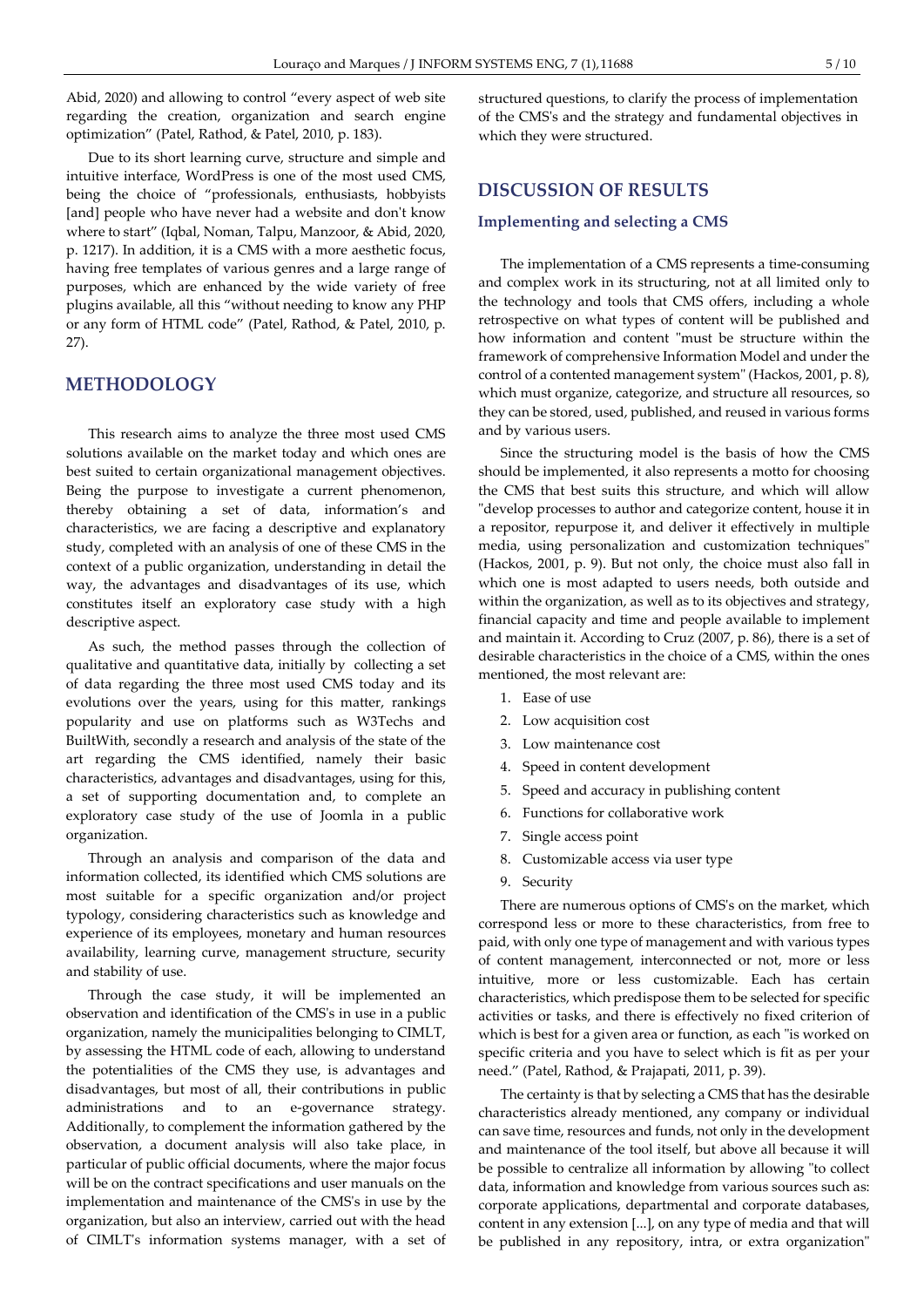## (Cruz, 2007, p. 86).

## Analysis and comparation of data from the three most used CMS solutions on the market

Within the most used Open Source CMS's today, we can highlight, in order of use, WordPress (63.5%), Joomla (3.9%) and Drupal (2.6%) (Figure 1) (W3Techs, 2020).



Figure 1. Use of Content Management Systems (W3Techs, 2020)

The scenario would be quite different before 2014, when Joomla's popularity began to decline and eventually lost the lead to Drupal's favor and has since declined dramatically, with WordPress overtaking both its competitors in the Open Source CMS market (Figure 2).



Figure 2. Use of CMS's worldwide since 2011 (BuiltWith, 2020)

The great advantages that are obtained with the use of these CMS, fall mainly in aspects such as: customization, whether in terms of the themes available to change the visual design of the platforms or the availability of resources for managing content on the front-end and back-end; support, often through online communities or even from the developers themselves; usability, users greatly value the ease with which they learn to use the various resources available; and the safety of the tool itself.

|                    | WordPress | Joomla | Drupal |
|--------------------|-----------|--------|--------|
| ⌒<br>$\mathcal{L}$ | Free      | Free   | Free   |
|                    |           |        |        |

Table 1. Comparison between CMS WordPress, Joomla and Drupal (Benitez, 2017) (Patel, Rathod, & Parikh, 2011)

|  | Use            | $+24.808$                                                                                                                                                                                | $+1.844$                                                                                                                                                       | $+1.829$                                                                                                     |
|--|----------------|------------------------------------------------------------------------------------------------------------------------------------------------------------------------------------------|----------------------------------------------------------------------------------------------------------------------------------------------------------------|--------------------------------------------------------------------------------------------------------------|
|  | Themes (Free)  | $+4,000$                                                                                                                                                                                 | $+5,000$                                                                                                                                                       | $+2,000$                                                                                                     |
|  | Plugins (Free) | $+54,000$                                                                                                                                                                                | $+3,000$                                                                                                                                                       | $+25,000$                                                                                                    |
|  | Pros           | Low customization;<br>Easy usability;<br>Excellent support.                                                                                                                              | Average customization;<br>Easy usability;<br>Excellent support.                                                                                                | More advanced;<br>٠<br>High customization;<br>Better performance and security;<br>Good support.              |
|  | Cons           | Customization, in, addition to<br>٠<br>the available themes, is only<br>possible with basic knowledge in<br>HTML.<br>Updates can cause some conflicts<br>with plugins already installed. | The modules and components<br>$\bullet$<br>complex<br>than<br>more<br>are<br>WordPress plugins but, on the<br>other hand, allows for greater<br>customization. | Users need knowledge in HTML,<br>PHP and other Web languages to<br>get all the benefits of this<br>software. |

Within the three Open Source CMS's mentioned, off course some of these aspects may be, more or less, valued by users. Looking at the following table (Table 1), it is possible to understand that there are significant differences, which justify the current level of use of each.

In the case of WordPress, although very focused on the area of blogs, offers a wide range of themes/templates to change the design of the front-end, feature highly valued today, being also an intuitive tool and easy to understand, even for little to nothing experienced users, which includes "features such as drag and drop, resulting in the generation of code without technical intervention" (Shah, 2012, p. 10). Given this features, some experts in the field admit that WordPress may not exactly be a CMS and should be excluded, since in the literal sense of the concept, "it would be more correct to describe such products as "website builders' than Web Content Management Systems" (Shah, 2012, p. 10), because a CMS presents programming in its structure that allows the administration and maintenance of the content produced (Bárcia, 2011), something that WordPress does not possess.

In the case of Joomla, it is more adapted to users with a median experience in the area, having a more intuitive usability strand, where its "administration usability and learning curve is better" (Shah, 2012, p. 10) than other CMS's on the market, as is the case with Drupal, but more complex than WordPress. In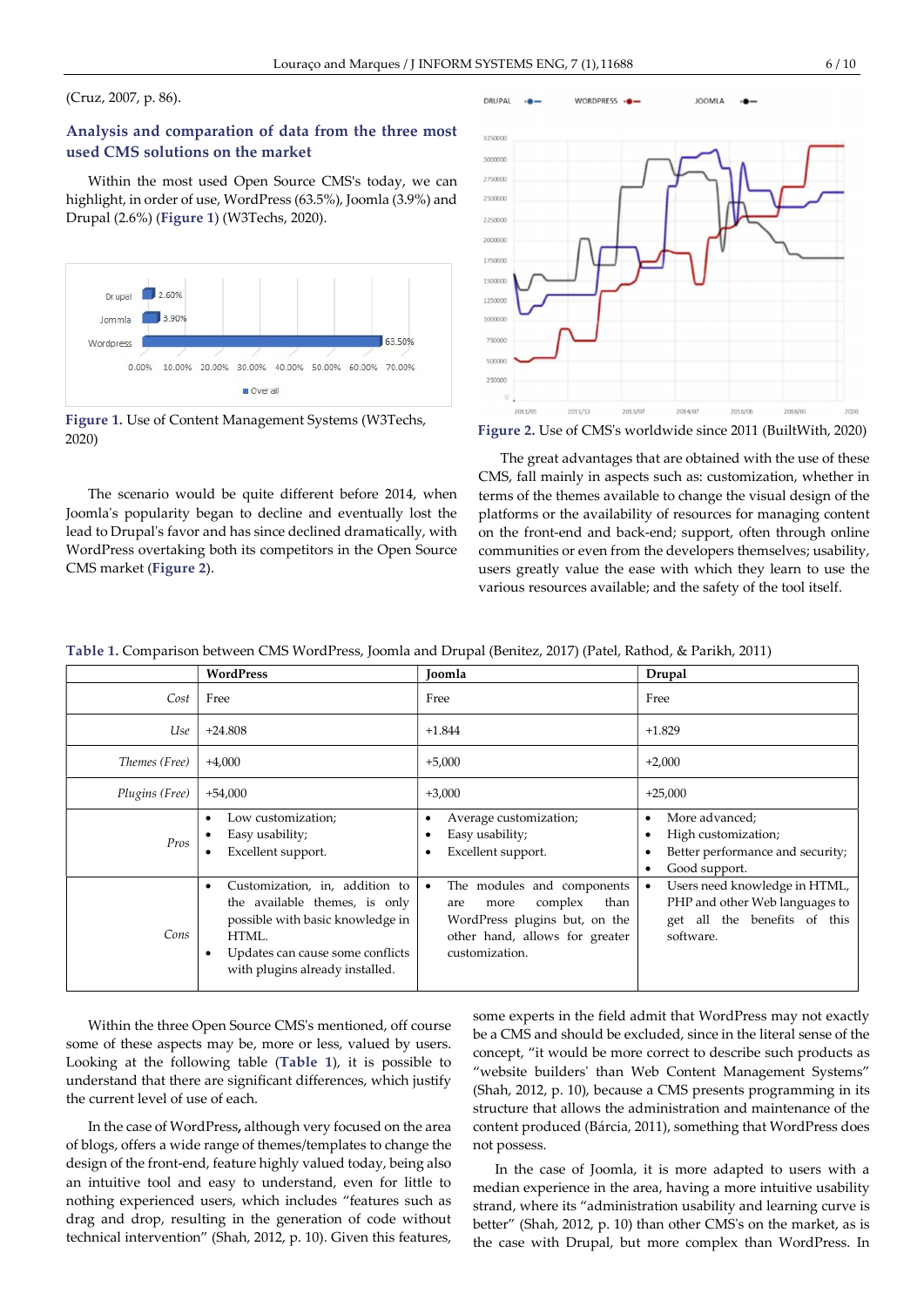addition, it offers "many advanced features in addition to the normal content management features" (Shah, 2012, p. 10), like components, modules or plugins that facilitate the management and organization of content, either on the frontend or back-end of the website. However, it has as disadvantages, in terms of design limitations, by having a limited set of free templates, especially compared to WordPress.

Finally, Drupal presents itself with a higher level of complexity compared to Joomla and WordPress, especially in the administrative part of the platform, being more directed to experienced users with knowledge in HTML, PHP and other eb languages. Although the complexity is disadvantageous for less experienced users, it offers greater customization, performance and security, being one of the most used options by organizations that want to opt for an Open Source CMS, with characteristics of a Commercial CMS, using it to create, for example, intranets and platforms internal to the company.

Given the foregoing, it is noticeable that the choice of a CMS depends on the objectives, structure and strategy of each public organization. However, it should be noted that some are more appropriate to smaller projects, such as WordPress, and others adapted to larger projects, such as Joomla and Drupal and, as a whole, all allow, with less or greater implication of resources and time, to create and develop an efficient and up-to-date online content management platform.

#### Case Study

In view of the analysis of the three most used CMS's on the market, it is important to research and analyze them in the specific context of content management, applied to an organization, in this case a public organization, the Comunidade Intermunicial da Lazíria do Tejo (CIMLT), based on a study of their use, structure, resources, archive of documents, application forms, download documents, management of news and notices, contacts, etc.

This case study will provide essential data by identifying, through the techniques of observation, document analysis and an interview, a characterization of the platforms under study, to trace a more detailed study of each of these tools, in particular in terms of their genesis, structure, characteristics and identification of the CMS's in use in the municipalities belonging to CIMLT, aspects relevant so that any organization, public or private, can ascertain the potential of the implementation of these CMS's in the management of their online content.

#### The genesis of CIMLT CMS platforms

Prior to the current portals used, according to the interview conducted with Carlos Diogo, information technology manager of CIMLT (Louraço, 2020), the municipalities used the Microsoft Sharepoint platform, which had two major disadvantages: high licensing costs and lack of absolute control over the pages.

To address these disadvantages, the creation and

reformulation of the institutional portals of the municipalities belonging to CIMLT begins to be projected in 2002, a reformulation that according to Carlos Diogo focused on the change of platform, keeping the server centralized in CIMLT.

For accomplishing that goal, it was created the Ribatejo Digital project, launched by the Association of Municipalities of Lezíria do Tejo, now CIMLT, having as partners the 11 municipalities of Lezíria do Tejo (Almeirim, Alpiarça, Azambuja, Benavente, Cartaxo, Chamusca, Coruche, Golegã, Rio Maior, Salvaterra de Magos and Santarém), as well as the Região de Turismo do Ribatejo, NERSANT, the Instituto Politécnico de Santarém and the newspapers "O Mirante" and "O Ribatejo" (Ribatejo Digital, 2002).

The purpose of this project was to create "a Digital Region, constituting the catalyst for innovation and competitiveness in the region" (CULT, 2007, p. 102). Therefore, the primary objective was to enhance physical access to the Internet by the population of the 11 municipalities in the region, through the provision of computers, allowing the use of the content and services available online, as well as the creation of a set of digital platforms that would allow electronic contact between the local and central public administration and its citizens (CULT, 2007). For this to be possible, websites were created "for municipalities that did not yet have one, while the existing ones were reformulated [in a] strategic orientation of incorporating the logic of the public service" (CULT, 2007, p. 102), which provided varied information, features and new online services, extremely valuable for both the citizen and the municipal services themselves (Lopes, 2005).

## The creation and restructuring of the websites of CIMLT municipalities

The objective of the creation and restructuring of the websites of CIMLT municipalities was achieved in 2012, with a complete restructuring of the websites (CIMLT, 2011) of ten of the eleven associated municipalities, by implementing a set of information and online services, namely: payment of water bills or licenses; applications for licensing; consultation of process information; online requirements; reading of counters and communication of breakdowns; among other online services (CULT, 2007) (Talixa, 2002) .

In addition to these objectives, by consulting the contract specifications of September 2011 (CIMLT, 2011), regarding the restructuring of the websites of each of the municipalities, we understand that CIMLT's primary objective was to obtain platforms that are uniform to each other, in terms of visual appearance and management principles, with a modern design that included management applications that facilitated intercommunication and services between municipalities and citizens, but that also provided better access to content and services by communities.

This restructuring entailed the adoption of dynamic and flexible content management platforms, keeping the platforms (server) centralized in CIMLT (Louraço, 2020), thus allowing the management of all this information and a more direct and dynamic creation of content but, according to Carlos Diogo, also weighed other factors for the choice of a CMS, namely (CIMLT, 2019): [1] to be open source and, as such, without licensing costs;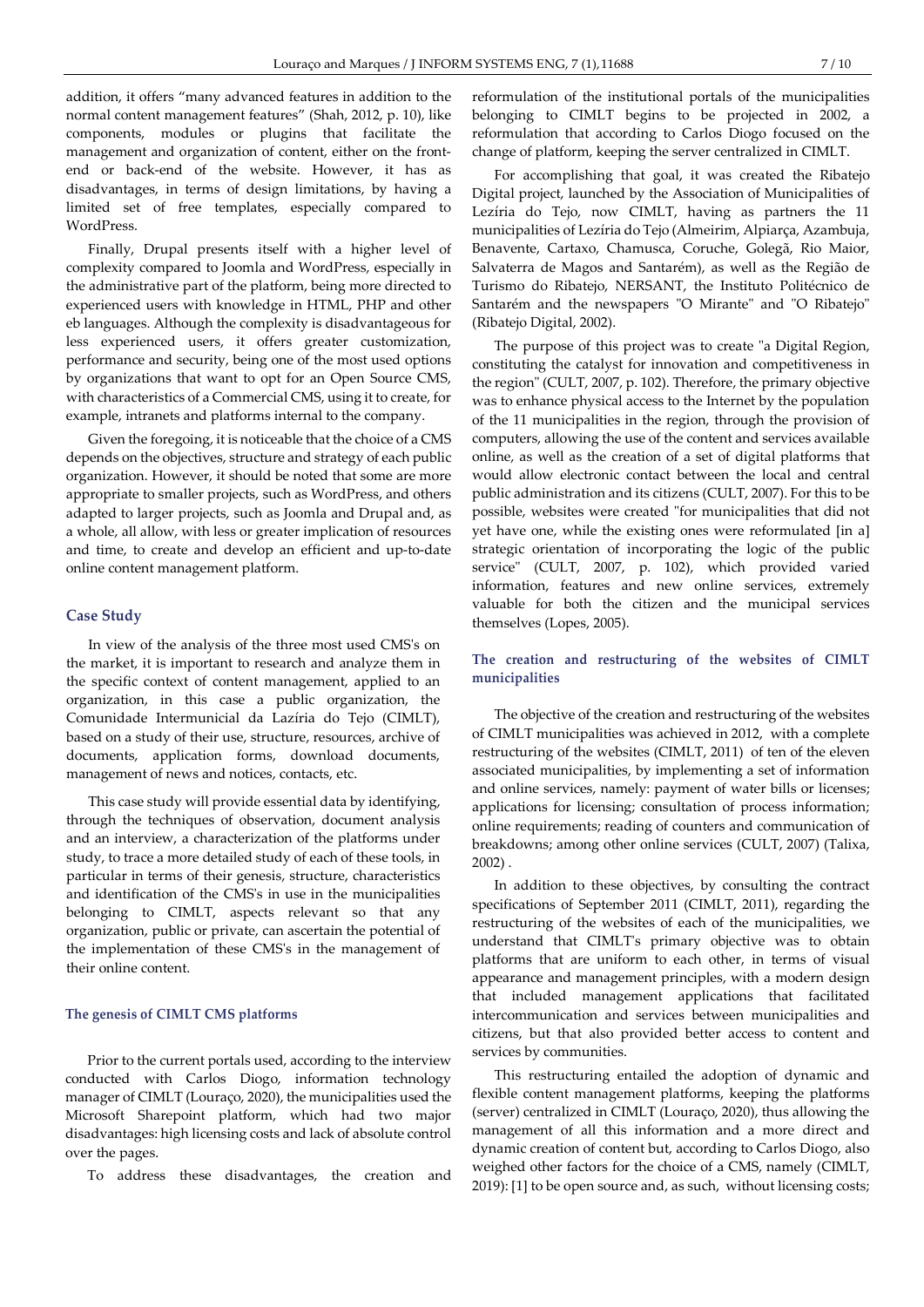[2] to be used on other thematic websites in other municipalities and; [3] individual and autonomous control of the instances of the websites by the specific members of the community.

#### Identification and characterization of platforms

After viewing and analyzing each of the eleven platforms, it was possible to identify that all the municipalities, with the exception of the municipality of Cartaxo, have a very similar front end to each other, in terms of functionalities and visual aspect, which immediately aroused the doubt whether we were facing different CMS's or just one specific CMS.

The doubt was scattered immediately by consulting the contract specifications and analyzing the source code of each platform, where it was possible to assess that it is only a specific content manager, common to ten of the municipalities of CIMLT, the CMS Joomla, applied in the same version and with the same external and internal characteristics. Being the exception the municipality of Cartaxo, that keeps his page without the use of CMS.

The choice of CMS Joomla the software for the global content management of CIMLT platforms was justified because it represents one of the main content management systems of today and quite popular and stable when implementing the project, between 2011 and 2012 (Louraço, 2020), which allowed and continues to allow, a process of creating websites with faster and less monetary investment. In addition, in the long term, its maintenance and management is made easier by having a smaller learning curve, allowing each of the platforms to be autonomously managed by each municipality (CIMLT, 2015).

Therefore, according to Carlos Diogo (Louraço, 2020), the implementation of CMS Joomla is justified because it fulfills the essential requirements for the project, especially with regard to stability and free licensing, but also for allowing easily and intuitively to manage various institutional contents online, like documents for consultation and download, calendar of events and galleries of images, on a regular and daily basis by the professionals of the municipalities.

In addition to the aspects mentioned above, another essential point for selection Joomla, is regarding its versatility and personalization capacity when it comes to content management options and the visual and structural aspect, allowing it to be updated to the needs of the organization and the functional visual evolution of the platforms itself. Specifically, in this project, according to Carlos Diogo (Louraço, 2020), the platforms usually have the same predefined template, which explains their similar appearance, but they have a few distinct aspects, like the use of different modules and dispositions of elements on the overall frontpage, not forgetting to mention the use of distinct logos and coats of arms by municipality.

However, it is mentioned that in 2015 a new restructuring of the websites was carried out, focused on the organization and management of information and content, adopting a more intuitive system, using for this a new template, with a more appealing design, thereby continuing to allow access to all content related to the most varied sectors of municipal activity, be it social action services, culture, tourism, education, sports, municipal works, associative, fees and licenses, PDM, forms and other documents, always in order to bring the citizens closer to their municipalities (CIMLT, 2015).

More recently, in November 2019, with the increase of the access to the platforms by diverse electronic devices, the websites had a new restructuring, keeping all existing content and the Joomla CMS, but adopting a template with a more appealing and current design, adapted to mobile devices, android and iOS platforms (CIMLT, 2019).

According to Carlos Diogo (Louraço, 2020), the structure and choice of the current CMS was and remains adequate, allowing not only financial advantages and the achievement of the desired management and control objectives, but also the possibility of evolving alongside the recurrent technological advances, without the need for the adoption of other technologies available on the market.

## **CONCLUSION**

With the digital revolution, not only the formats and the amount of information disseminated have changed and increased, but also our culture and the way Public Administration manages it in the face of this reality (Badke, 2010), by displaying a growing need to manage and control this volume of information and to convert documents and various information in online content. This forced an adaptation and investment in technologies such as CMS's, which allow to publish, edit, modify, organize, delete and maintain, based on a single interface, all content and information online, with little to low effort (Srivastav & Nath, 2016).

Although there is a wide variety of CMS's available on the market, each with its characteristics, advantages and disadvantages, the Open Source ones stand out, namely the most popular, such as Joomla, WordPress and Drupal. They do so, not only because they are free, but also because they represent the most powerful content management tools of today, by offering an up-to-date online system with a wide range of dedicated developers, and by allowing to control a huge amount of content and activities in these platforms in an intuitive way, like who has access to information and who creates, alters, and stores content on the platform. In addition, they are one of the few tools that have accompanied the expansion and evolution of the Internet, as well as the constant increase of information in recent years, allowing its users to maintain their current platforms in a constantly changing online universe in relative safe way (Boiko, 2005).

Therefore, the content management systems mentioned represent viable solutions, directed to the achievement of various content management objectives and adaptable to various types of projects, each having specific characteristics, which adapt more or less to certain projects, depending on their characteristics, being important a thought and fully concrete consideration to choose the one that best suits the needs of a particular organization or project.

In a context of a public organization, these contribute to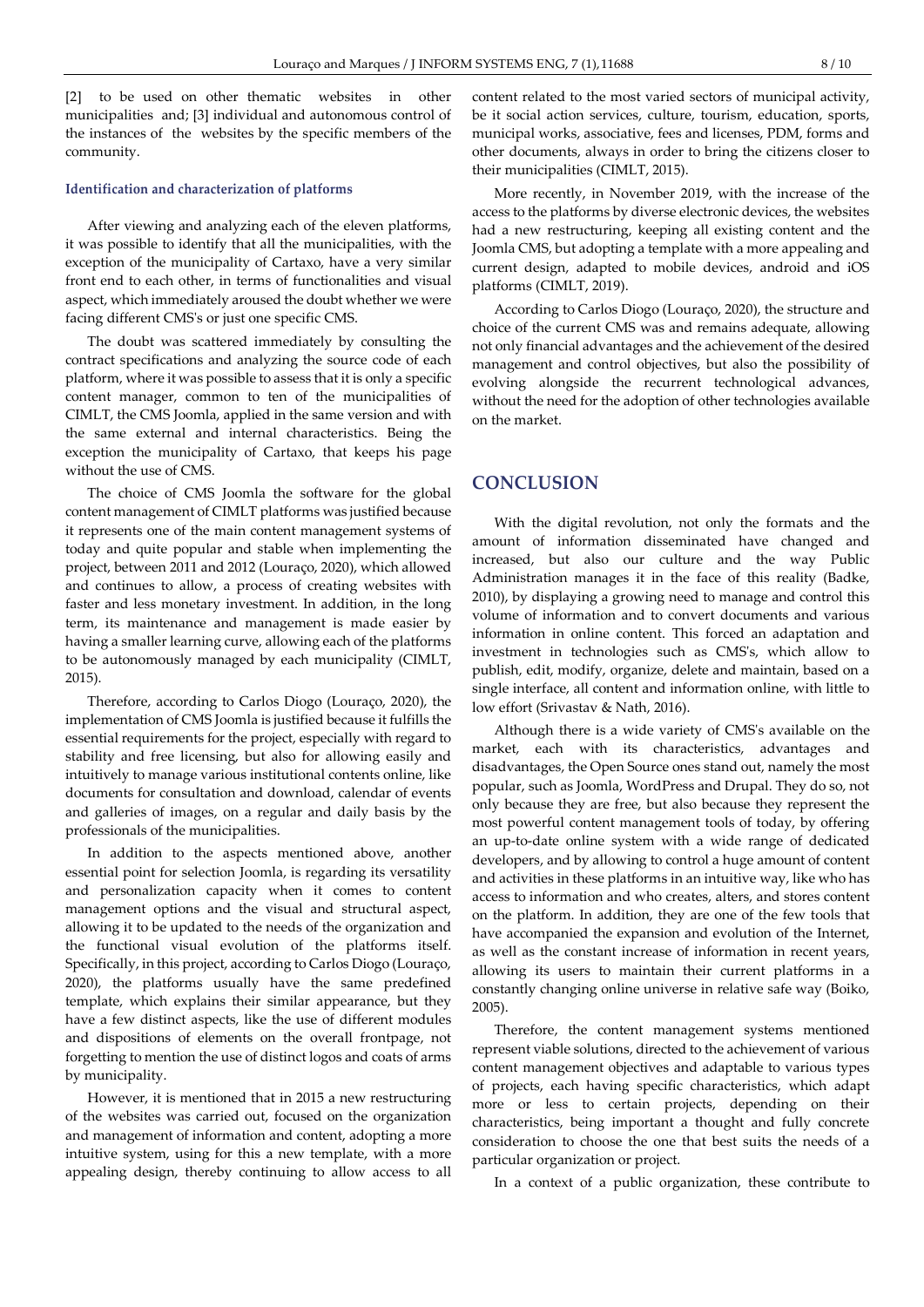improve the efficiency and effectiveness of services provided by public entities, but also their responsibility and transparency to communities, through a dynamic, secure, upto-date search and usability of information and content (Boiko, 2005). Throughout the case study carried out at CIMLT, it was possible to conclude all the qualities mention, but the choice of a CMS has the content management on the municipalities that make part of CIMLT, fell on points such as exemption from license costs, its versatility and adaptability and the more direct, secure and concrete control of the activities and users who interact with the platform.

Unfortunately, the case study did not cover all the CMS studied, having fallen only in one CMS common to the municipalities under study, the CMS Joomla, and the choice was justified by this being one of the main content management systems used and quite popular and stable when the project was implemented back in 2012, allowing a process of creating websites with faster and less monetary investment, as well as a more safe and controlled maintenance of information and various institutional contents in an autonomously way by each of the municipalities (CIMLT, 2015).

Therefore, although only the CMS Joomla has been explored in a practical context, looking at the common characteristics it has with the remaining CMS under study, it is possible to conclude that by adopting this technologies, public organizations, achieve a greater level of openness, integration and dynamism, which allows to correctly put into practice a egovernance strategy, adaptable to current technological changes, constantly evolving and changing, but transcendent enough to allow it to meet the management needs of the organization itself and its communities and companies, which is why the choice of the best suited CMS to the public organization is decisive to achieve the ultimate goal of simplifying and enhancing the access to public information, content and services, benefiting citizens, business partners and the community as a whole.

# REFERENCES

- Aledo-Hernández, A.-J., Guillen-Pérez, A., Martinez-Caro, J.-M., Sánchez-Iborra, R., & Cano, M.-D. (2017). Sistemas de gestión de contenido web: Uso y estudio comparativo inicial de su seguridad. XIII Jornadas de Ingenieria Telematica - JITEL2017, (pp. 86-92). Valencia.
- Badke, W. (2010). Content, content everywhere. Onlinemag, pp. 52-55.
- Balasubramanian, S., Venkataramanan, K., & Durbha, K. (2017). Running at the Speed of Digital: Hyper-Digital Information Management. Cognizant.
- Baptista, M. R. (2014). Estudo Comparativo de CMSs. Master Thesis, Universidade da Madeira, Centro de Competência de Ciências Exactas e da Engenharia.
- Bárcia, L. (2011). A utilização da plataforma Joomla! na escola. Master Thesis, Universidade Católica Portuguesa, Ciências da Educação.
- Barker, D. (2016). Web Content Management. Sebastopol: O'Reilly Media, Inc.
- Benitez, C. J. (2017, November 20). Comparar Top 3 CMS (2017): WordPress vs. Joomla vs. Drupal. Retrieved June 20, 2020, from Web Hosting Secret Revealed: https://www.webhostingsecretrevealed.net/pt/blog/webtools/compare-top-3-cms-2017-wordpress-vs-joomla-vsdrupal/
- Boiko, B. (2005). Content Management Bible. John Wiley & Sons.
- Bonfield, B., & Quinn, L. S. (2007). Comparing Open Source CMSes: Joomla, Drupal and Plone. Retrieved March 26, 2019, from Idealware: shorturl.at/nMOP0
- BuiltWith. (2020, July 24). BuiltWith. Retrieved July 24, 2020, from Joomla! Usage Statistics: https://trends.builtwith.com/cms/Joomla!
- Byron, A., Berry, A., & Bondt, B. D. (2012). Using Drupal  $(2^a)$ ed.). Sebastopol, EUA: O'Reilly.
- Campos, R., & Marques, C. (2006). O Governo Electrónico e os Sistemas de Informação Públicos em Portugal. Actas da 1. ª Conferência de sistemas e Tecnologias de Informação (CISTI 2006), (pp. 421-437).
- CIMLT. (2011, December 28). CIMLT. Retrieved August 27, 2020, from Lezíria do Tejo tem nova imagem na Internet: shorturl.at/drE59
- CIMLT. (2011, October 7). Prestação de Serviços para Reestruturação dos Sites da CIMLT, Municípios Associados e do Portal do Ribatejo Digital. Retrieved August 25, 2020, from Base: contratos públicos online: shorturl.at/uPTW4
- CIMLT. (2015, January 16). CIMLT melhora sites dos Municípios associados. Retrieved August 27, 2020, from CIMLT: shorturl.at/aciuK
- CIMLT. (2019, January). Atualização de páginas de Internet. Retrieved August 27, 2020, from Base: contratos públicos online: shorturl.at/dCTU8
- CIMLT. (2019). CIMLT. Retrieved August 25, 2020, from CIMLT melhora sites dos Municípios associados: shorturl.at/oHS35
- Cruz, T. (2007). Fundamentos da gestão de conhecimento. Rio de Janeiro: Editora E-papers.
- CULT. (2007). Projecto Ribatejo Digital. In CULT, 20 anos de associativismo municipal na Lezíria do Tejo (pp. 100-105). Forad'oras Lda.
- Drupal. (2020, July 20). Casos de Uso. Retrieved July 20, 2020, from Drupal: https://drupal.pt/
- Falcão, R. L., Monteiro, M. H., & Marques, C. G. (2014). O nível de qualidade oferecido pelos serviços eletrónicos na Administração Pública Local em Portugal. Um caso de estudo na NUTS II - Lisboa. 14ª Conferência da Associação Portuguesa de Sistemas de Informação (CAPSI 2014), (pp. 225-248).
- Fang, Z. (2002). E-Government in Digital Era: Concept, Practice and Development. International Journal of the Computer, the Internet and Management, 10(2), 1-22.
- Ferreira, F. G., & Glanzmann, J. H. (2011). Sistemas de Gestão de Conteúdo: Comparativo – Drupal x Joomla! CES Revista, 25, pp. 191-206.
- Hackos, J. T. (2001). Content Management for Dynamic Web Delivery. New York: John Wiley & Sons, Inc.